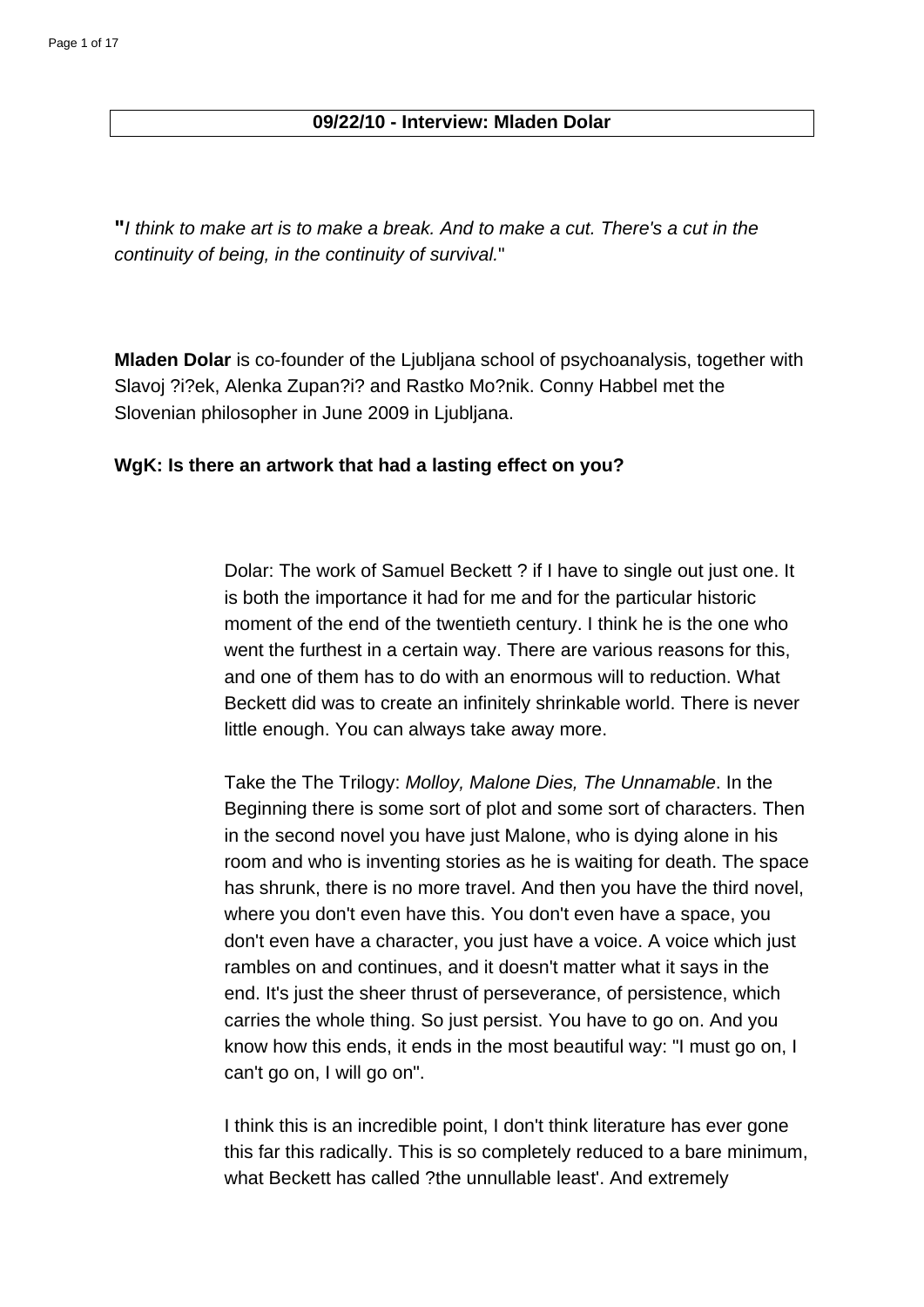#### powerful.

### **WgK: So what is art actually?**

Dolar: I think to make art is to make a break. And to make a cut. This would be the simplest way of answering your question.

But there are different ways of answering. One of them would go to Freud's theory, which looks at art through the spyglass of sublimation. I think what Freud conceives as drive, ?der Trieb', actually has to do with the transition between something natural and a creation of a separate space, and that everything he describes as the specificity of culture actually has to do with the structure of the drive. The drive is like thwarting of a natural hang, it gets thwarted towards a different sort of end. This is like a supposed initial natural need, but which in the process of its satisfaction actually gets thwarted. It produces something else than merely the satisfaction of a natural need. If you look at the way Freud describes culture in Unbehagen in der Kultur, he defines culture with a list of features.

The first on the list would be the question of tools. We're getting more and more tools in order to be the masters of nature, so that we can do all the magic things, we can look at far away distances through the telescope, we can see the invisible in the microscope, we can talk through distance with the telephone, we can do absolutely magical things. And Freud uses the wonderful word, he says: "Der Mensch ist ein Prothesengott". So he's a god with prostheses. You just need some prostheses to be a god. So you have these extensions of the body. And what actually the drive to master nature produces at the same time ? something more than the simple mastering of nature ? it produces prostheses, a sort of ?in between space', a space which elongates your body, prolongs your body into the world. The eerie space between the inner and the outer is libidinally invested. And, to cut it short, this is also the area where culture comes in.

## **WgK: Do you have any idea of what good art is? Which art do you regard as good?**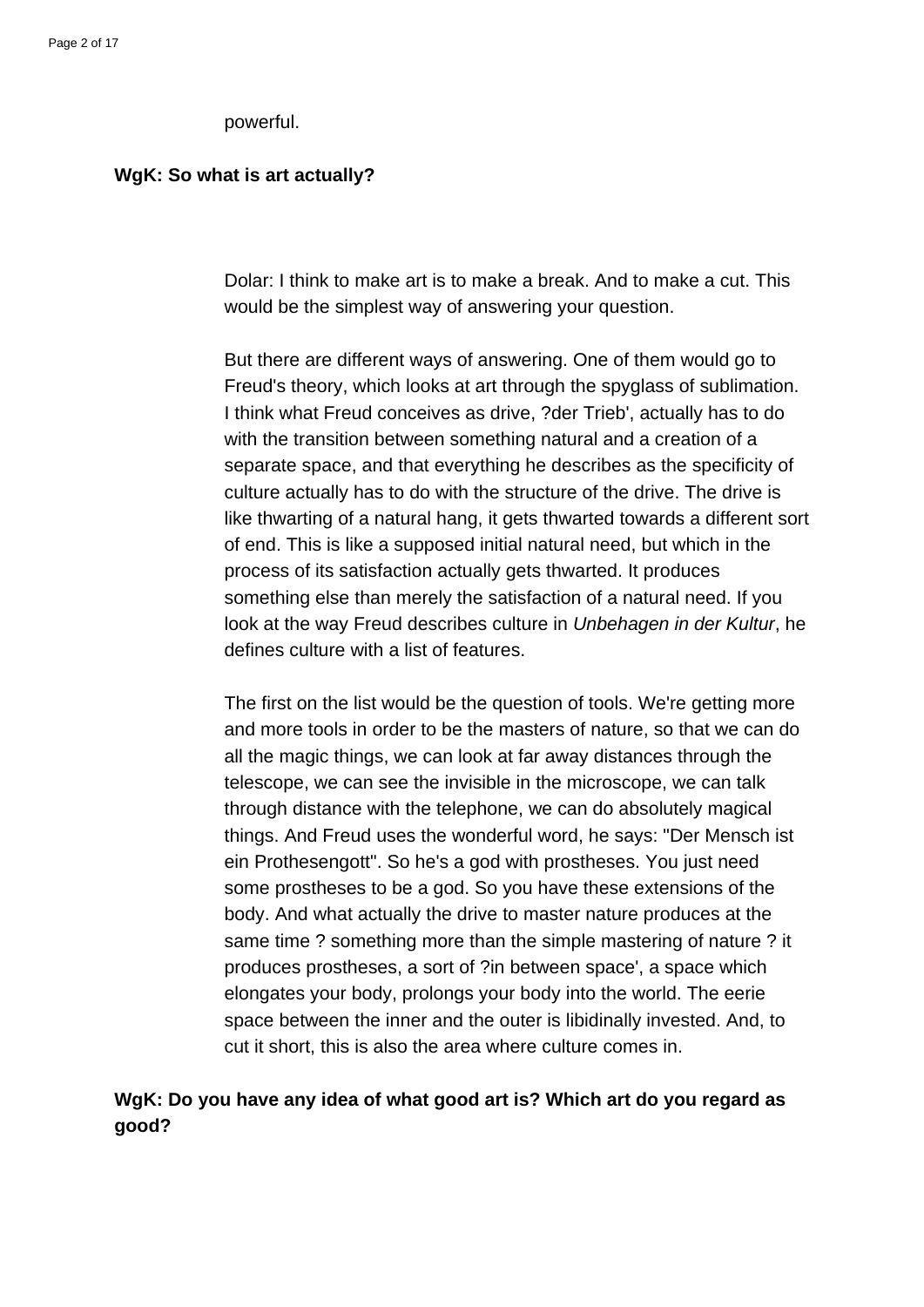Dolar: Well, this is not a subjective question. There is a strong tendency to reduce art to the question of taste. And the question of taste is kind of dangerous because it always goes down to the question of narcissism. There is something profoundly narcissistic in the judgement of preference. ?I prefer this, I am a connoisseur, I prefer the late Beethoven quartets against symphonies.' The difference which means difference as such and which means that you are distinguished and that you can distinguish yourself from the common lot of people by being the man of refined taste, to see all these differences that the others don't see.

I have this conception of art, which is that art has to do with universality and infinity. It introduces something into the continuity of being, into the continuity of our survival. A break. Which is a universal break. A break to universality. It can speak universally. What is important in art is not a question whether it is an expression of a certain individual or whether it is an expression of a certain ethnic group or nation or of a certain age.

I think that the break is such that it makes the universal out of particularities.

But the problem is how to do this with the subjective means at your disposal, within the nation to which you belong, or language, or culture, within a particular type of civilization, within this historic moment ? which are all very finite and singular things. How to produce universality and infinity out of this? And this I think is the moment of art. This is not a production of spirit, this is a material production of the break. I like very much this saying, which is on t-shirts like: "Art is a dirty job, but somebody's got to do it". You have to get your hands dirty. This is a very material thing. You produce the idea with the material, with the matter. Art has always worked with the sensual. If one tries to get immediately to universality or the infinity of a beyond, an idea, the sublime or whatever ? this is, I think, a big mistake. You cannot do this. You just have to produce it the hard way. But it depends on being able to produce a break.

And this sets the standard by which it can be judged. I don't think it can be judged on the basis of taste, it's not just a question of whether I like it or not. It has the power to produce universality. It creates a potential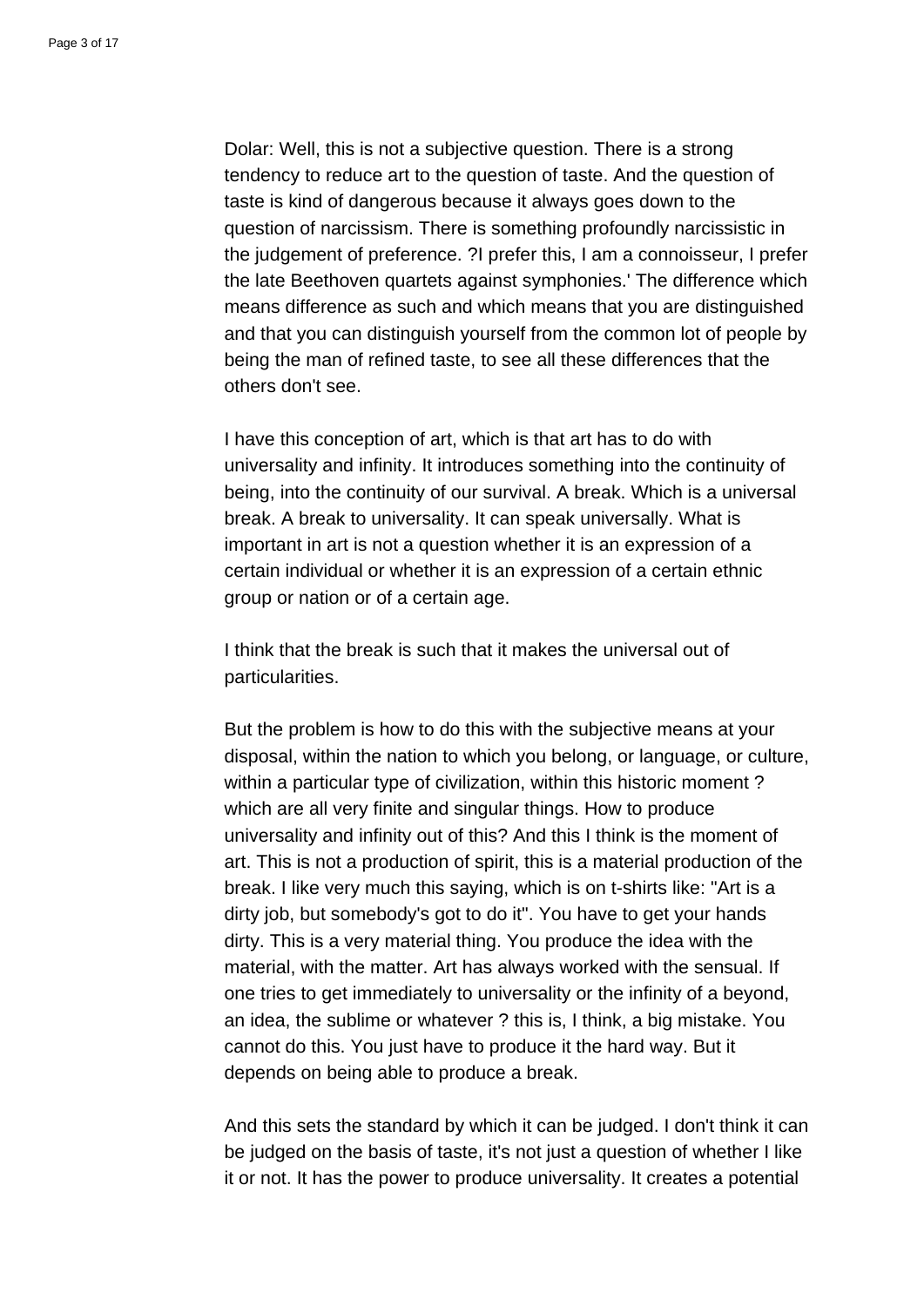virtual audience which goes far beyond this audience here. And I think the awareness that it goes beyond this, beyond my particular taste and reaction, is what makes good art.

# **WgK: Is art a benefit for society? Why does there have to be someone who does this dirty job?**

Dolar: Well, I think that in the question with which I started, the question of drawing a line, making a cut in the continuity of our animal or social being, of our finite being, that this is what defines humanity. I'm not saying that art is the only way to do this. I think thought is something which does this also, it breaks with the conditions of its own production. This is the practice of philosophy. I think philosophy, similarly, but also very differently, makes a conceptual break in the continuity of particular received ways of thinking.

We have the definition of man as *homo sapiens*, the *thinking animal*, but the trouble is that thought is very rare. It's not that men think all the time, it happens very rarely. There are very few occasions when thought happens and when it does, it seriously changes the very parameters of the ways we conceive the world, ourselves, whatever. There's a handful of thinkers. This is a strange thing in the history of philosophy, there's only a handful of thinkers with which we have to deal continually. But I don't think ? this is important ? that thought is some sort of prerogative of philosophy, that philosophers are very special because they have this specialisation in thought. I don't think that at all. I think thought can happen anywhere. In silence and...

### **WgK: Does it also happen in art?**

Dolar: Oh yes. It does most definitely. It has a different way and the question of art working with the sensual, with sensuous material means is very important, this is a materialised thought. It's the thought which works within the matter and shapes the matter. It is attached to matter, and matter thinks in art. This is very important, the materiality of thought. I think thought actually happens in a number of areas of human endeavour. And art is one of the most reflected.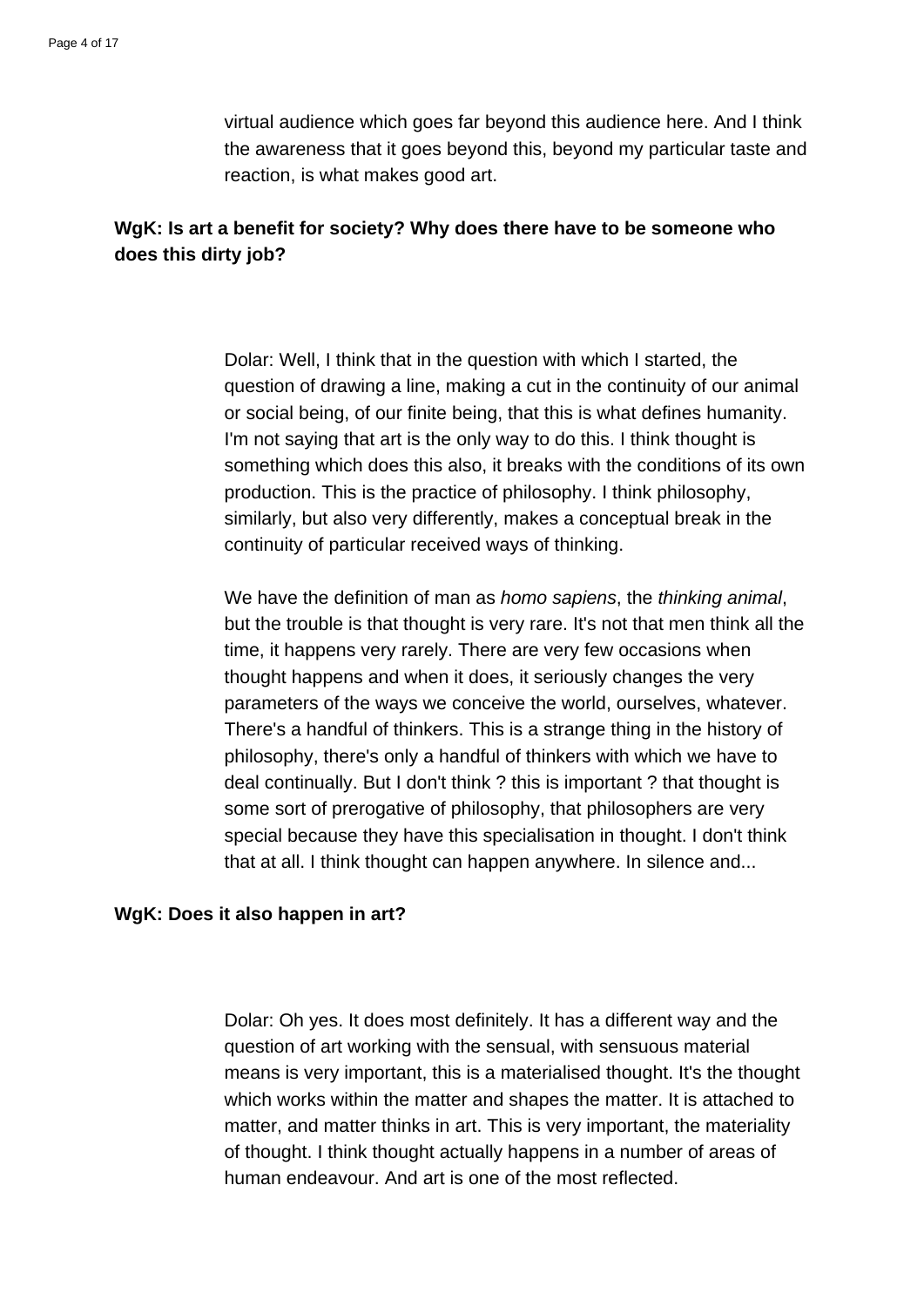### **WgK: Which are the others?**

Dolar: Do you know the work of Alain Badiou? He has made a list of four truth procedures, four areas where truth emerges.

These are: Science, and above all the completely constructed science like mathematics. It doesn't refer to anything in the world, it just creates its own entities, pure entities. Then: Poetry and art as such. Then politics. Politics not of opinions but politics of truth. There's an opposition between the two. Democracy basically is a democracy of opinions. Anybody is free to hold any kind of opinion and then you count the votes. This is not a politics of truth. There is a sort of truth at stake in politics which has to do with justice and equality, it has to do with an idea. And then there is the question of love, which is the emergence of a truth event. A subjective truth event.

Badiou lists the four areas as the areas in which this break happens. I am not sure that this list is the best, exhaustive or conclusive. Maybe this list is too neat in some way. I think things are messier in life. In many everyday situations, even trivial ones, there may be a sudden and unexpected break, people show an inventive creativity and do something very unexpected, and actually change the parameters of the situation and their own lives and the lives of others. I would leave this field open.

# **WgK: I just had this spontaneous thought if humour might be one of those areas too?**

Dolar: Well, you have an old suggestion which goes back to Aristotle, that the man is a laughing animal. You have various proposals for the definitions of man, one is the thinking animal, another one is the tool-making animal, which goes back to Benjamin Franklin. Marx takes this up that one can define the man through the tool which conditions his capacity for work. And then you have Aristotle's suggestion: Man is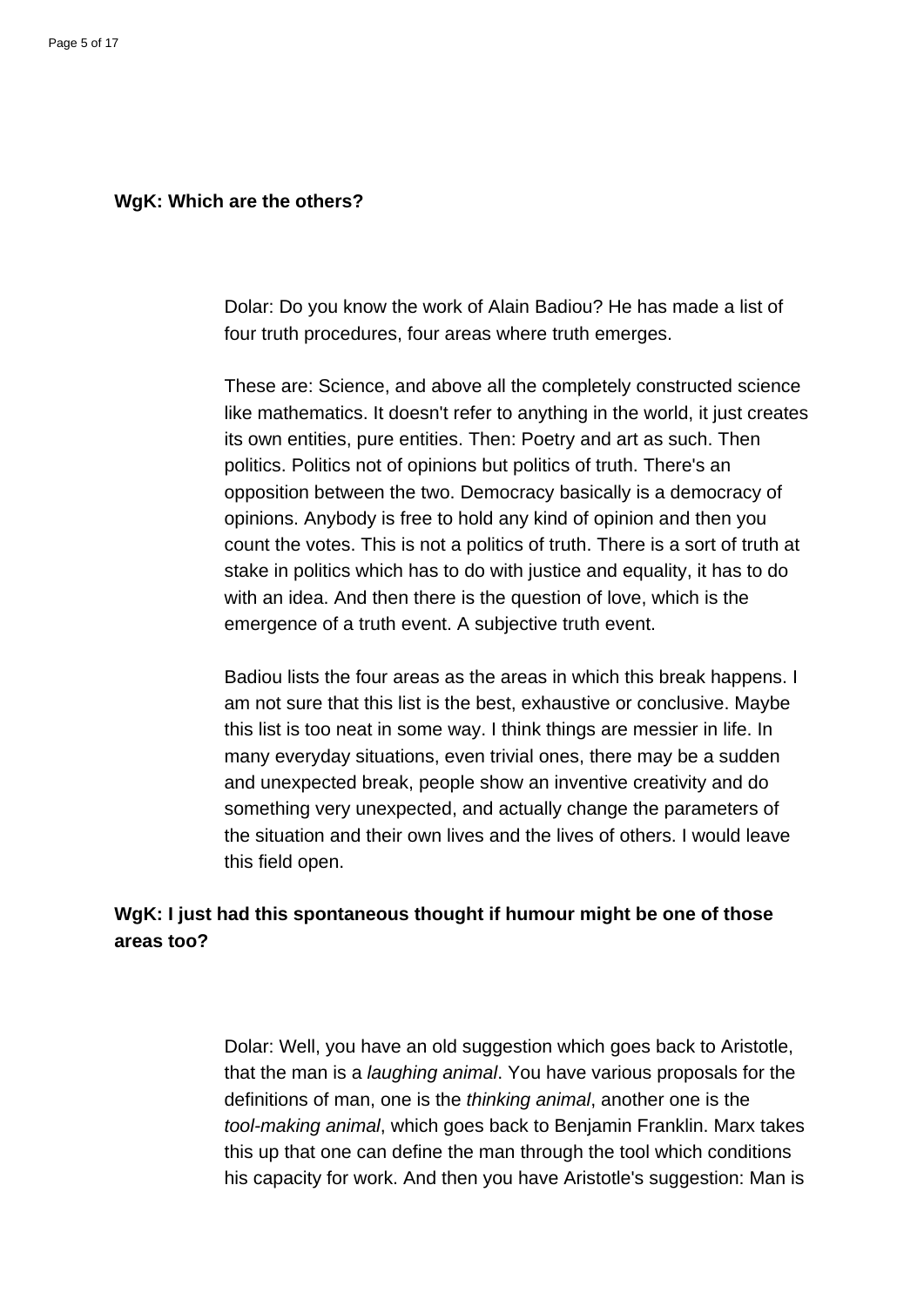a laughing animal. The only animal that can laugh ? laugh at what? To laugh, precisely, at being able to produce a certain break. The break in meaning, in the very parameters of making sense. One way of describing this could be where I started ? to make a break, to make a cut ? which is also to make a break in meaning in order to produce sense, if I may use this Deleuzian opposition between meaning and sense. And sense is the sort of unexpected thing which emerges. In order to produce this you have to cut down the usual expectation of meaning. The very horizon of meaning in which you move, in which you live your life. And this is the capacity of art.

As far as humour is concerned, I would just point out that there's a question of humour and there's a question of ?Witz'. Freud has written a book on ?Witz' and a different paper on humour and he says that those things are absolutely not to be confused. Additionally there's a question of *comedy* and there's a question of *irony*. So we have four different things which are not the same. We may laugh as a result, but there is laughter and laughter. Laughter itself does not have to be subversive. It can also be very conservative.

### **WgK: Who becomes an artist? What is it that makes people become artists?**

Dolar: I don't think there's a rule. There is the capacity, well, the break-making capacity. The way that we relate to ourselves is always conditioned by a break, there is a question of redoubling. Culture is always a question of redoubling: it redoubles the ?normal' life. It reflects it into something else, but redoubling is always already there.

**WgK: But still there are some people who don't become artists or intellectuals.**

> Dolar: No, no, of course. I think the capacity is there, and it is a capacity which defines humanity and subjectivity. And... how the hell do you become an artist? What particular things have to come together? I think what makes the greatness of art is precisely its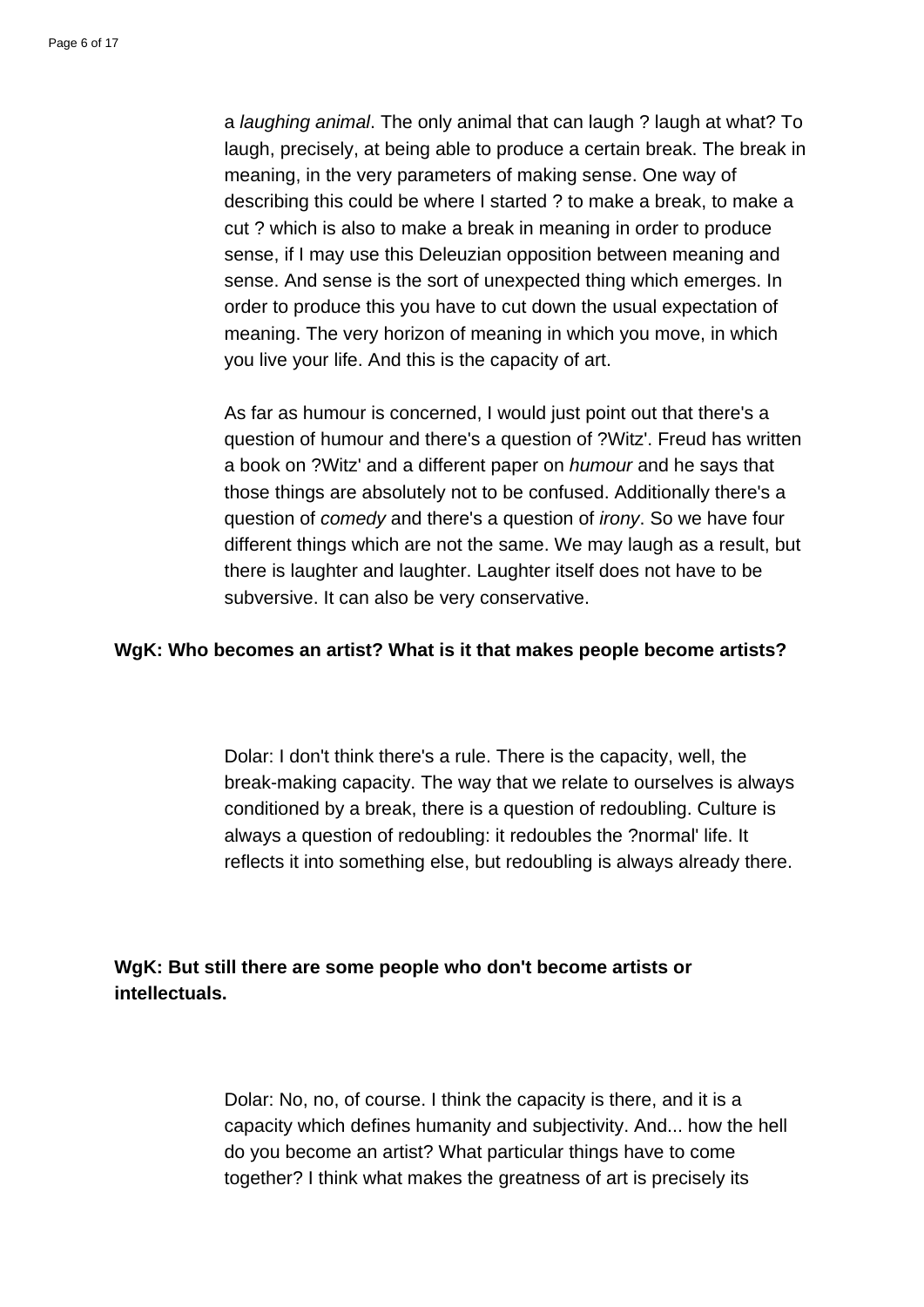singularity. Which means that if you could establish this rule art would stop being art.

# **WgK: But couldn't it be that there is some reason why people start to make art? Robert Pfaller once suggested that artists might have some traumatic experience that they ? all their lives ? try to handle by making art.**

Dolar: Don't we all have to handle some sort of traumatic experience? It's very hard to say. I mean, the question has been asked many times, so you have art schools which precisely can teach you everything except what is essential.

**WgK: Yeah, but art school starts at a moment where you already decided to go to art school. Who is likely to go to art school? So there are two aspects of this question. The one is: How do you become a good artist? The other question ? which actually interests me ? is: Why does someone want to become an artist? No matter if good or bad, if successful or not: What makes a person take up this way?**

> Dolar: If you want to become an artist, what do you want to become? If I take some of the greatest musicians of all times, like Bach and Mozart or Haydn. You can see what? Who was Haydn? He was hired by the Esterhazy family as a craftsman. I mean, did he want to become an artist? I don't think he ever thought of himself in that way actually. He was a paid craftsman. And if you look at Mozart, he was all the time trying to get hired by some court or something. If you look at Bach, he was employed by the St. Thomas church in Leipzig to produce a piece of music for mass every week.

> It was not a question of genius or inspiration. You were hired. Because this was another craft and I don't think anybody would look at themselves this way today. If you want to become an artist you don't want to become a craftsman. You see yourself as a person with a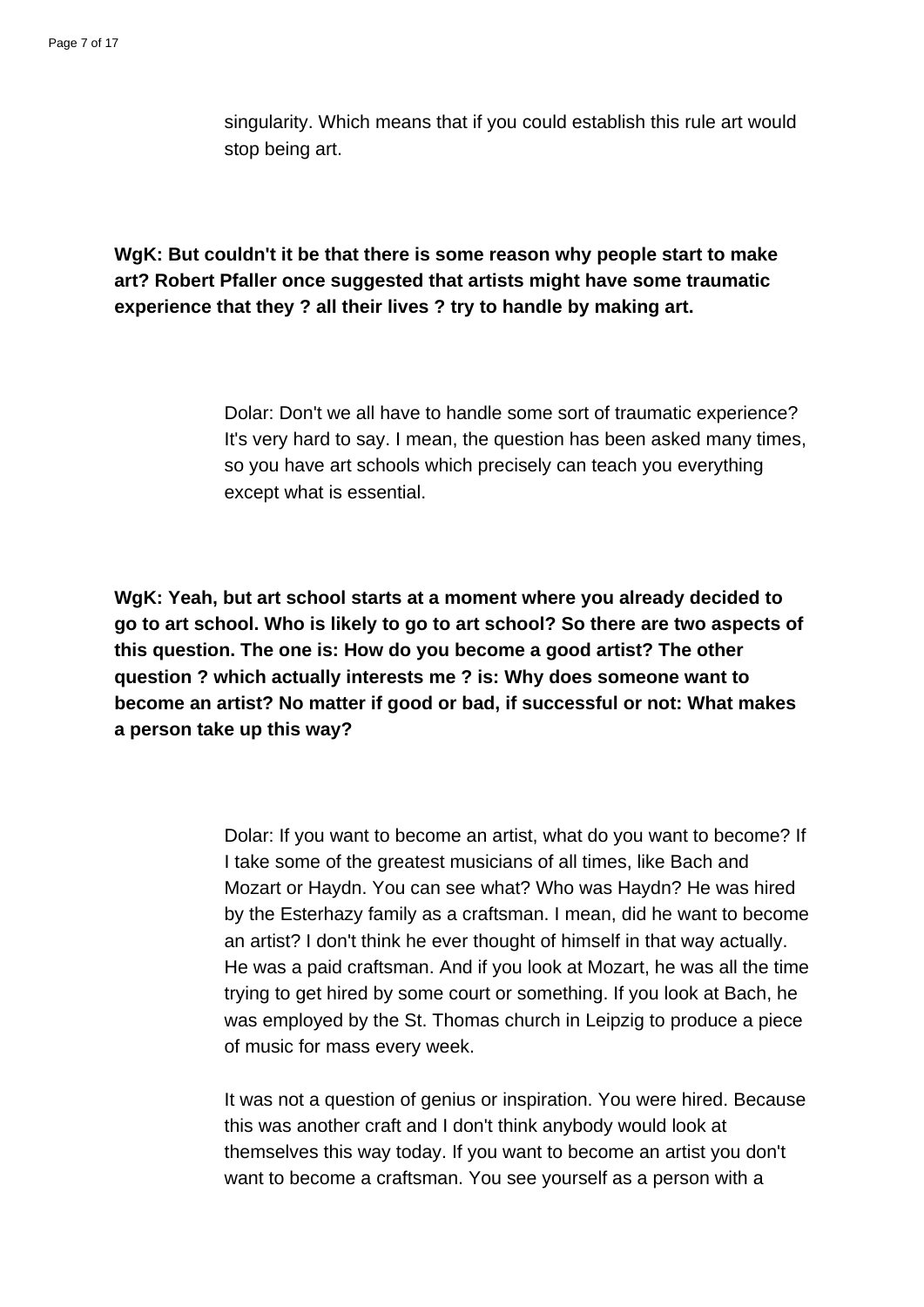special vocation, which goes beyond all usual vocations. This is due to the romantic model of art and then to the modernist conceptions.

# **WgK: Let's stick to today's understanding of art: Do you think artists are narcissistic?**

Dolar: The question of art and narcissism... I would say that on the one hand it's profoundly narcissistic. It's usually linked with a project of profound narcissism of self-expression and the precious treasure I have in me and want to disclose to the world.. But I don't think that this is what makes art. As I said before: Art is not expression. It's not an expression of yourself. People may want to do it to express themselves, but what makes the break and what makes the universal appeal, the claim of art, is not a question of whether they express themselves well or not. It's just not the question by which art is ever judged. So on the one hand I'm sure that the motivation for doing this is in most cases narcissistic.

**WgK: Did I understand you right when you say art is not an expression ? could you say art is one of the ?Prothesen'?**

Dolar: Yes. Oh yes.

**WgK: I really like this picture.**

Dolar: The ?Prothesengott'? Yes. But, well, Freud uses this in the context of technology and tool-making.

**WgK: I have the feeling that it's very good, maybe not only for tools.**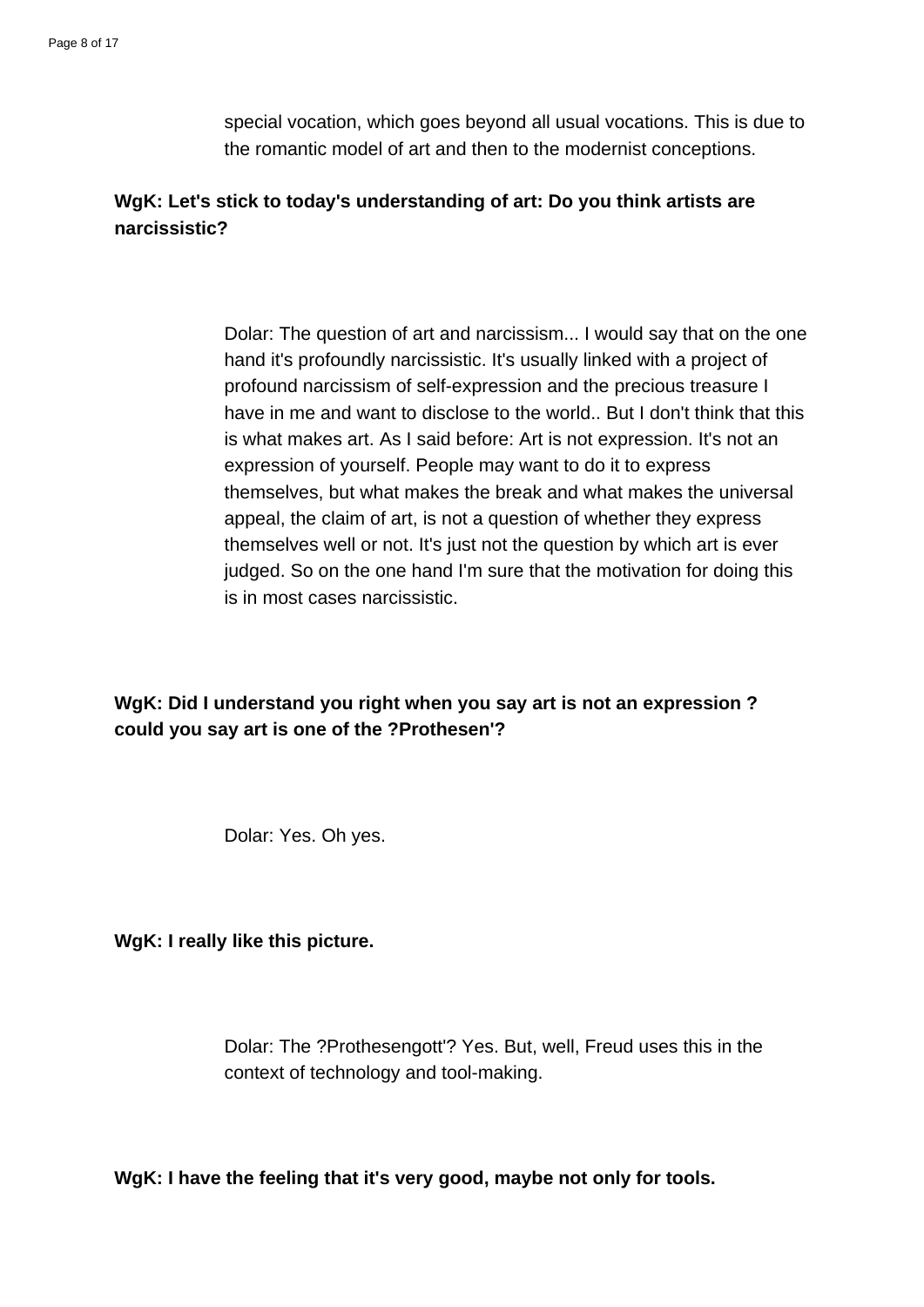Dolar: Yes. It's a good thing. It's not just a question of tool. A tool is never a tool. It's a libidinally invested extension of the body.

**WgK: So you could also say art is a libidinal extension of yourself. Of the body.**

> Dolar: Well, it has something to do with the libidinal extension. The way Freud introduces the notion of prosthesis, it has more to do with technology than with art. But I think it's nevertheless a useful metaphor also to think about art.

### **WgK: Could you also call it objet a? Art as an extension towards objet a?**

Dolar: Well, yes. I didn't want to use the heavily technical Lacanian language for this. I mean this could be described in another language, but what Lacan calls objet a is precisely the object of transition between the interior and exterior, which doesn't quite fall either into interior or the external world out there; the objective world. I mean it's neither subjective nor objective. In this sense it's always in this zone of indeterminacy, in the zone which opens in between. And which is the zone of ?Prothesen' if you want, I mean, the Prothesen always fill the zone: you put something between subjects and objects. You extend your body into the world, and at the same time the world extends into you. Still, what Lacan calls the object a doesn't coincide with any existing object, it has no substance of its own, while art produces existing objects whose task is to evoke this impossible object. To evoke the impossible.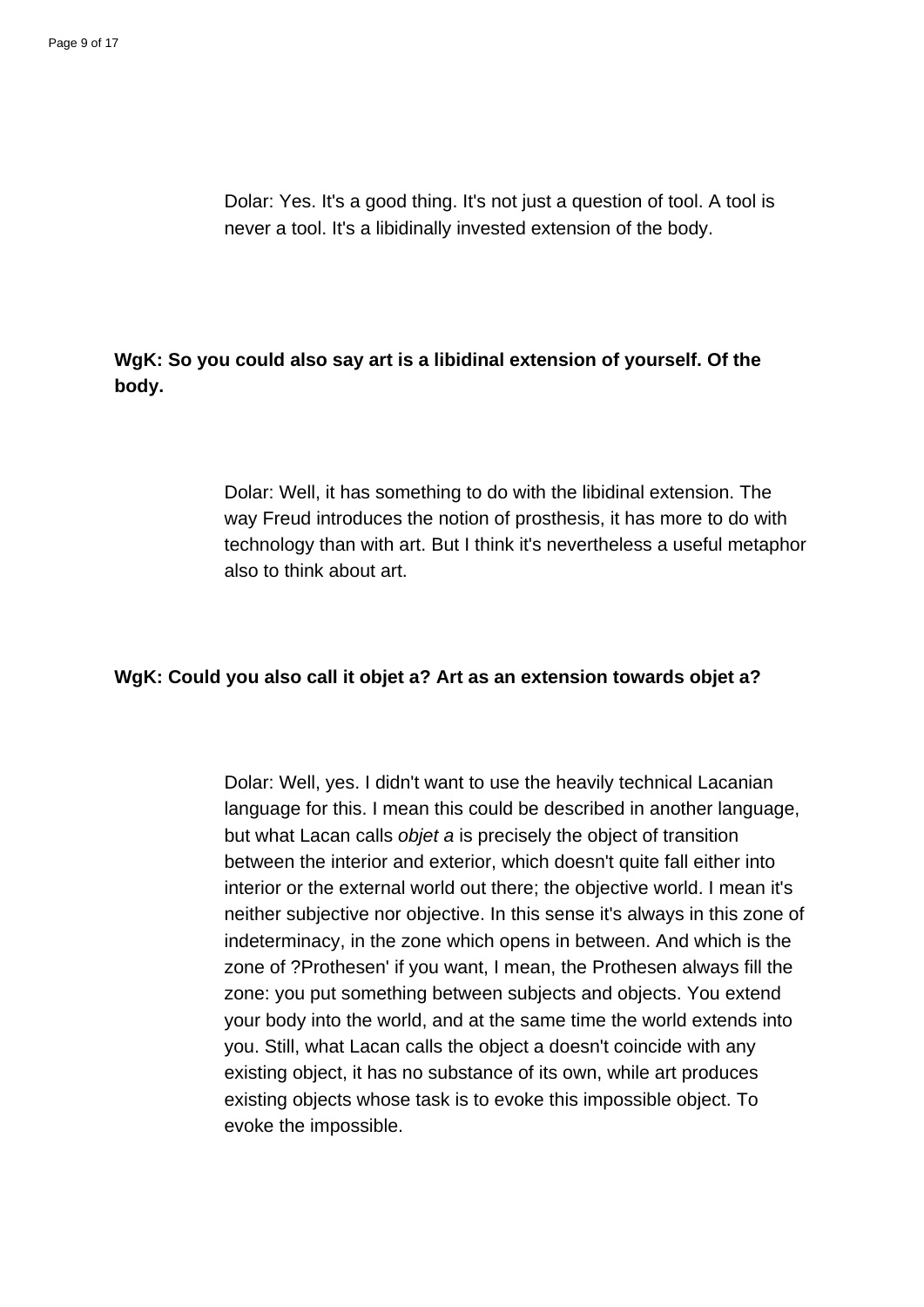# **WgK: Would you agree that artists and philosophers share similarities in the realities they live in?**

Dolar: Yes. I think there's a lot of common ground. The tools with which they work are different, but I think they work on a common ground and that they can't be neatly delineated. One way of differentiation ? which I particularly dislike ? is to say that artists have the passions and the feelings and they work with this and philosophers have the reason and understanding and they work with this. I don't think this opposition is worth anything. It never works this way. I think that any human activity has both: indiscriminately passion and reason inscribed into it.

If you look at the history of philosophy ? look at Plato, look at Spinoza, look at Augustine, look at Hegel, Marx, Kant, Wittgenstein ? there is always a huge passion. This is terrible passion you have in this. They are all passion-driven. To describe this as works of mere intellect is completely misguided. This is the erroneous common conception of philosophy, rationality and concepts. If it doesn't involve passionate attachment and passionate involvement, then it's not philosophy. There is very, very serious passion at work in this. And at the opposite end I think there is very, very precise thinking involved in art. If it's not, it's just not good art.

**WgK: We were talking about passion and reason ? do you think artists or philosophers can have a family? Do you think it can be organised to do such an ambitious or passionate work and to have love for people?**

> Dolar: On the general level I don't see why it should be exclusive. But this is not a question which concerns only art. I think it's a question which concerns any sort of passionate attachment to your profession. I mean it could be a lawyer, a politician, a scientist, a teacher, all kinds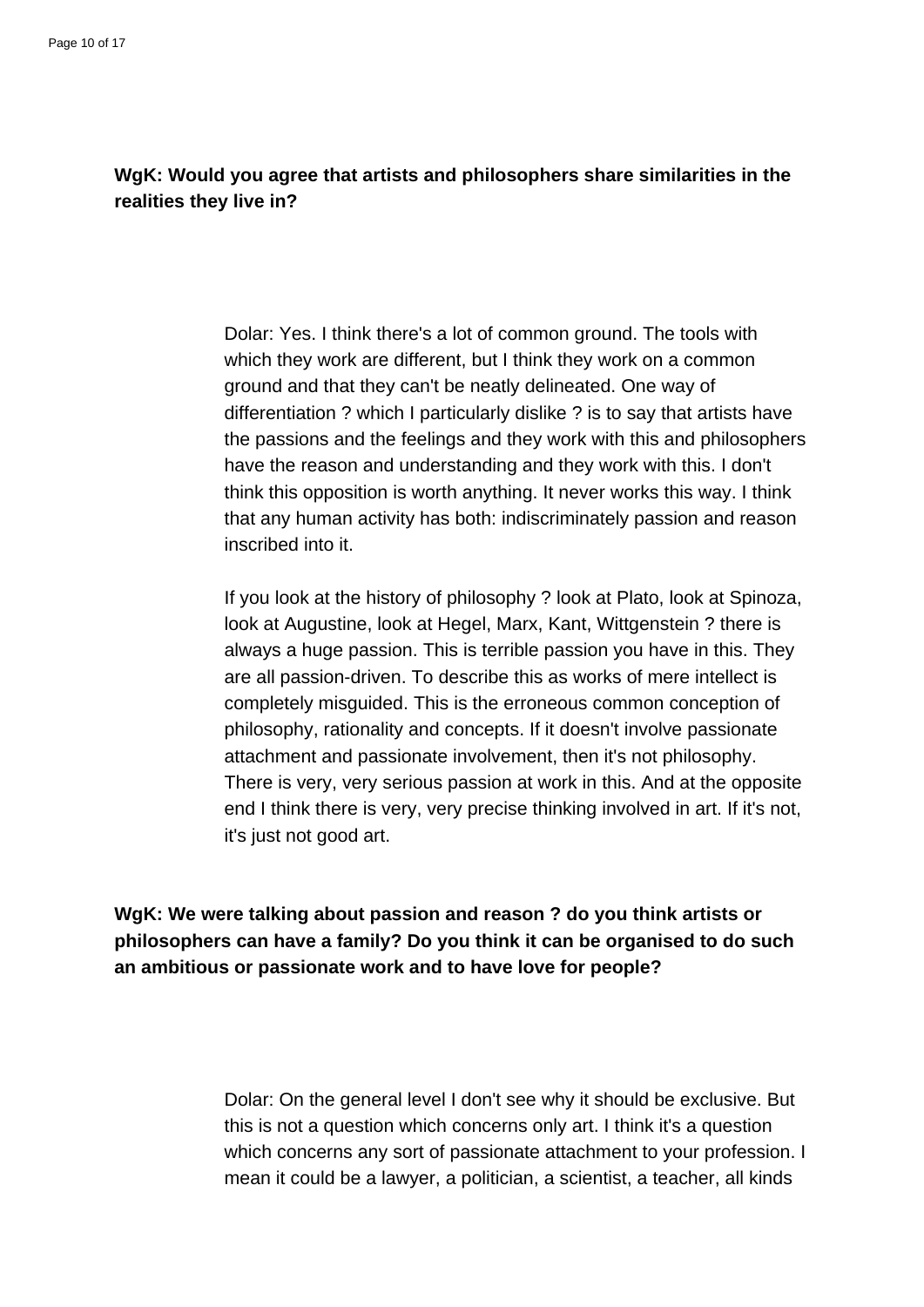of things. It can be sport, it can be all kinds of things and it does produce problems, very practical problems, how the hell you then deal with your family, with your love, with your private life. I suppose it very much depends on what kind of person you are. There are people who would somehow erase everything else and there are people who would always find ways, no matter how. They can work twenty hours a day but they will nevertheless find a way to have a private life.

**WgK: And what can you tell me about passion? Where does it come from and what can you do to prevent its disappearance?**

Dolar: To prevent its disappearance?

**WgK: Can anything be done?**

Dolar: Have you ever read Ovid? Remedia Amoris, the remedies against love. The question that he asks is the opposite. Not how to keep the passion going but how to prevent it happening.

You can see this through thousand years of antiquity: It's not the problem how to keep your passion alive. It's the problem of detachment. "Remedia Amoris" are rather humorous. Ovid's advice is: don't go for it. Keep your mind aloof, otherwise you go crazy. Passion is folly. This is a bad thing for you. It would completely ruin your life. So you have a history of passions. This is a stage of antiquity and then you have a certain stage of Christianity which again is very differentiated in itself. I mean the passion is the passion of Christ. So the passion worth having is the passion in this other sense. There is a passion worth having and which is this suffering you must undergo in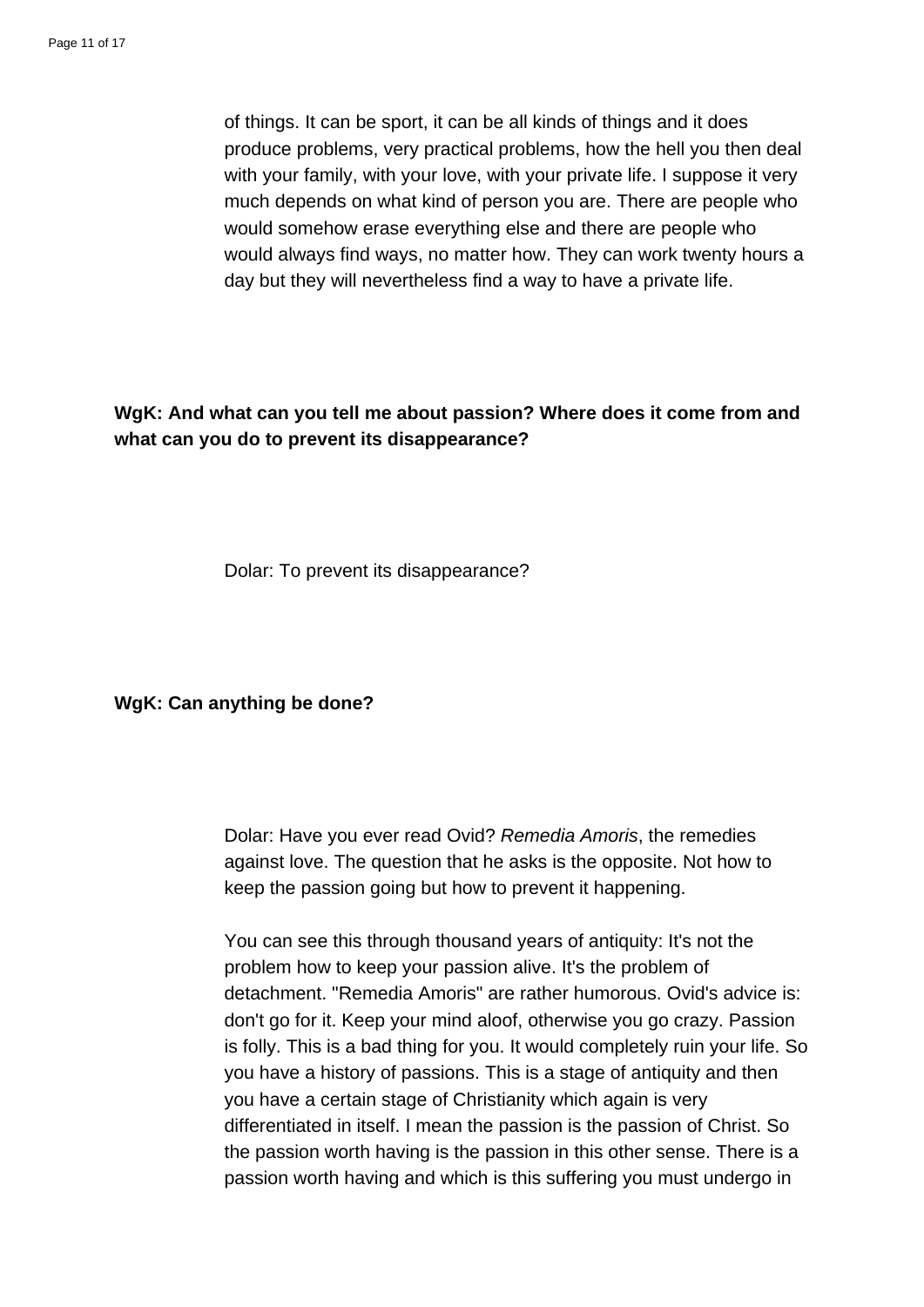order to be worthy of redemption. The ultimate passion to sacrifice all other passions. This gives the word passion a very different meaning. It comes from ?patior', ?passus', which means suffering. Like ?Leidenschaft' comes from ?leiden'.

If I put it in this very reduced, simplistic way, the question of passion which drives you, the question of passionate love is a question of romantic love, a certain conception of romantic love which we deal with. It emerged only in the 19th century.

**WgK: It's a very interesting point that you made about the difference between trying to get rid of it or trying to keep it alive. You said before philosophy is always passionate, driven, so in this way it's actually necessary to keep it. I didn't only mean passion in private life, also as an activating thing like in your work.**

> Dolar: Yes, there has to be a passion which drives this. There's an interesting passage in Helvetius. Helvetius was a philosopher of the French Enlightenment and he has written this book De l'esprit in 1759 ? the book was actually burnt at that time and banned. He has a passage there which I always found terribly funny, he says: "Why are passionate people more intelligent than others?" He completely overturns this common view that you either have intelligence ? and then you can control your passions ? or if you let the passions have the upper hand, then you lose your head. He puts these two together and he says: People never use their intelligence unless they are driven by a serious passion. It's only the passionate people who are intelligent. Otherwise they are lazy. Come on, why use your head? You can always get along somehow. So it's only the passion which actually drives you to use your reason. And this is just a funny way of putting it that you can't see the two as being on opposed sides.

**WgK: Do you have an influence on it, can you do something to keep it or to feed it?**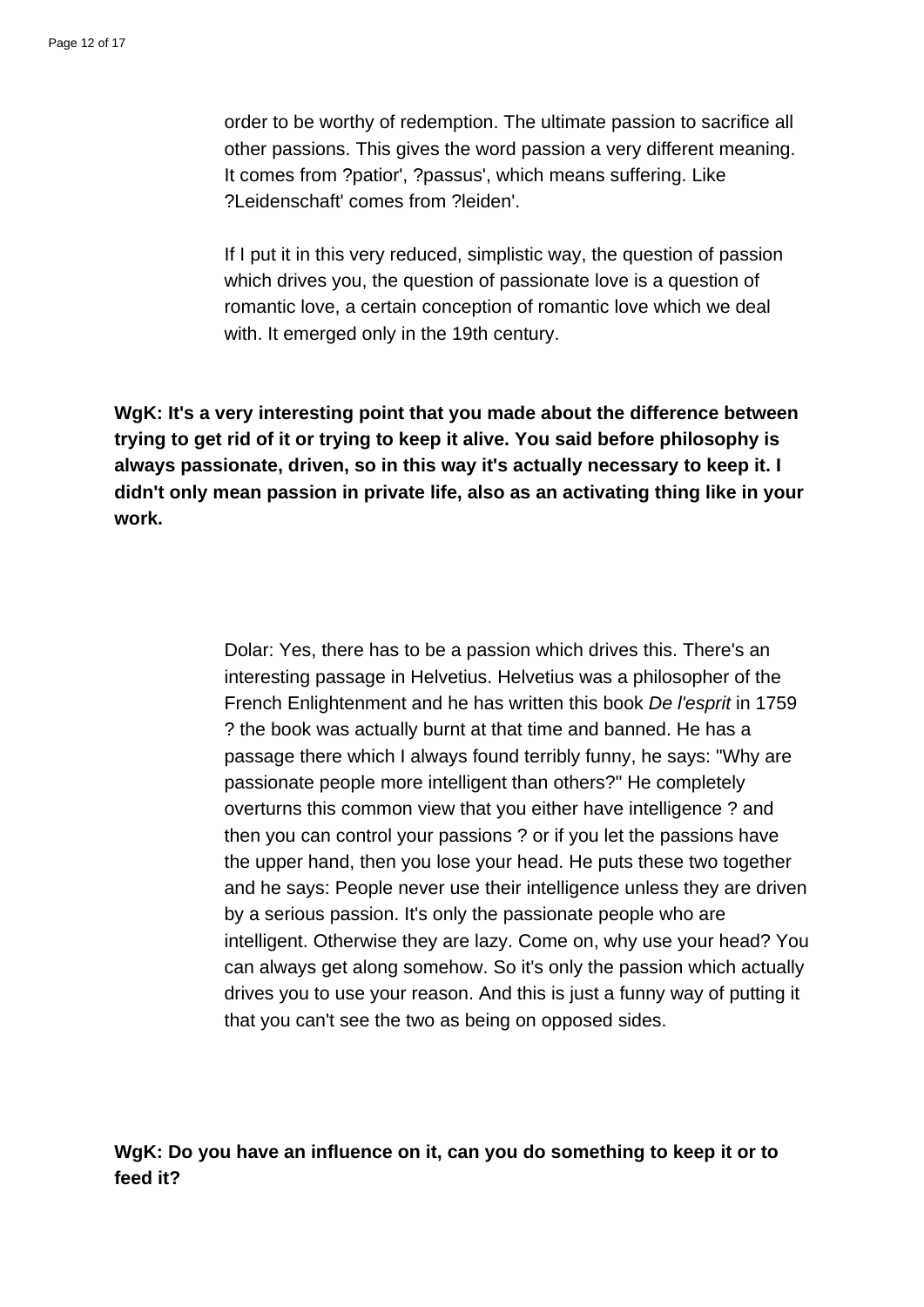Dolar: I think passion is what drives you, drives you towards something. But it's not that passion as such is enough. It's not that it just drives you and you let yourself be driven. It actually demands a hell of a lot if you want to pursue this passion! It demands that you put something, everything at stake.

To risk the usual ways of your life, the ?bequemes Leben', if you are lucky enough to have a comfortable social position. There is the spontaneous hang to pursue your social survival within a certain slot, the script for your career is waiting for you. And this is where the question of break comes in. The passion is what makes a break. But the break, it demands a hell of a lot of ?Anstrengung' and you have to put things at risk. Sometimes drastically at risk. You risk everything for the question of passion, to pursue your passion.

What Freud names ?Todestrieb' (death drive) in Jenseits des Lustprinzips (Beyond the Pleasure Principle) is not some striving towards death, but too much of life. There's too much life, more than you can bear. So this is the excessive moment which derails the usual course of things and in order to pursue this it takes a lot of courage and persistence, perseverance. I think most people give up at a certain point. There are many ways of giving up, also as an artist. One way of giving up is to somehow be content with your role or to... ?übereinstimmen'. So that you consent to being that role. And this is a socially assigned role which can bring glory and awards. If it started with a break, then the big danger is that the break starts functioning as the institution of the break. The break itself gets institutionalised and highly valued.

### **WgK: It has a place then.**

Dolar: Yes, it has a place then. Freud has this wonderful phrase "people ruined by their own success". And I think that in art many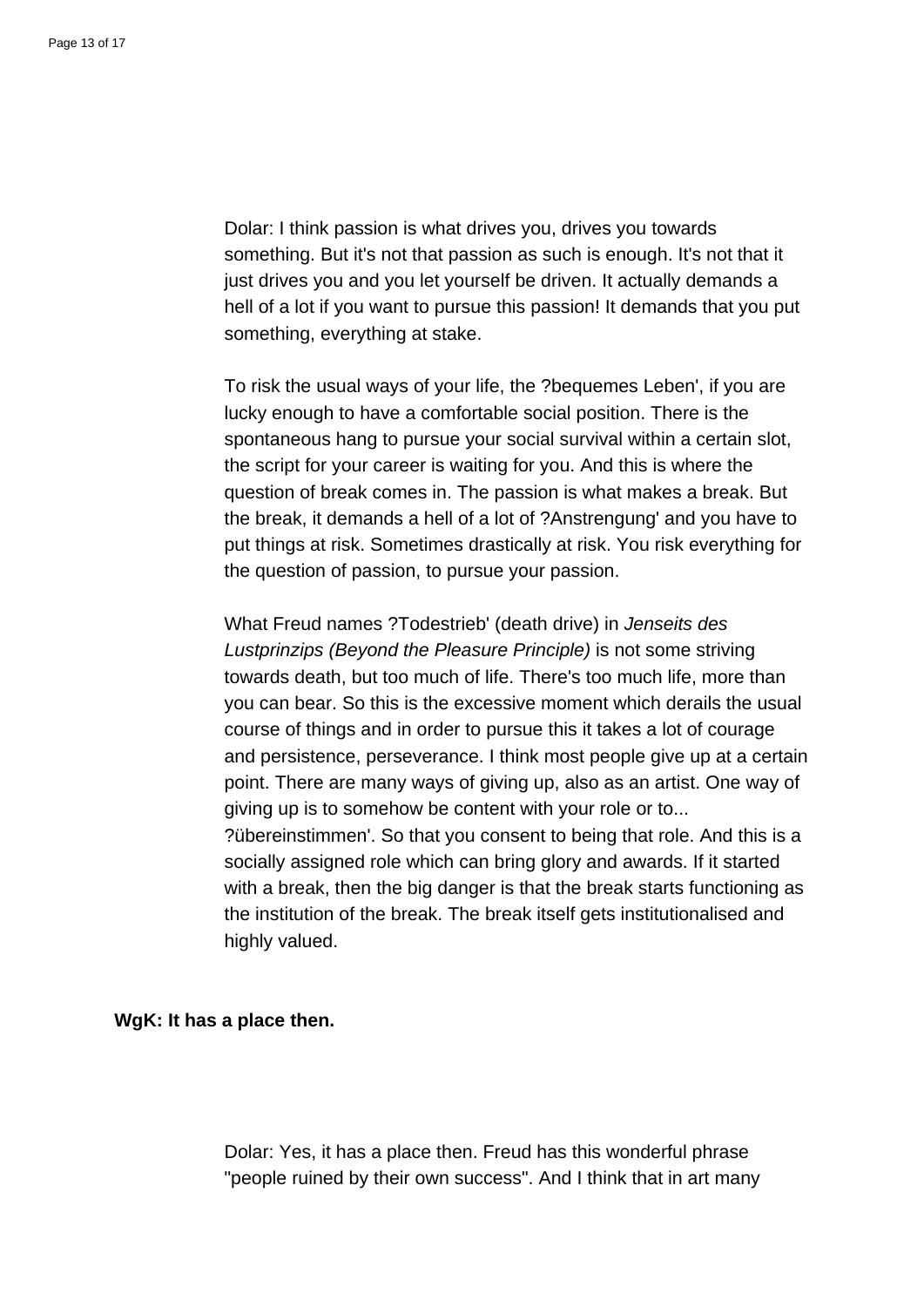people are ruined by their own success. Precisely by succeeding in what they wanted to do and then they fit into this. They have made an institution of themselves and somehow started to believe that they are this. You have this wonderful phrase in Lacan: who is a madman? It's not just an ordinary person who thinks that he's a king. The definition of a madman is a king who thinks that he's a king. And you have this madness among artists who believe that they are artists. This is psychosis, in a certain sense, if you really think that you are what you are. You really think that you are an artist. This is the end of art, I think.

**WgK: You were saying that one has to be courageous to proceed with passionate work. I have the feeling that there is another big thing, besides from missing courage, which might be a cushion for passion: The desire for containment, for feeling secure. I don't know the best translation, I mean ?Geborgenheit'.**

Dolar: Geborgenheit?

**WgK: Yeah. You know Geborgenheit? Feeling secure.**

Dolar: Security, yes. Sicherheit.

**WgK: A warm feeling.**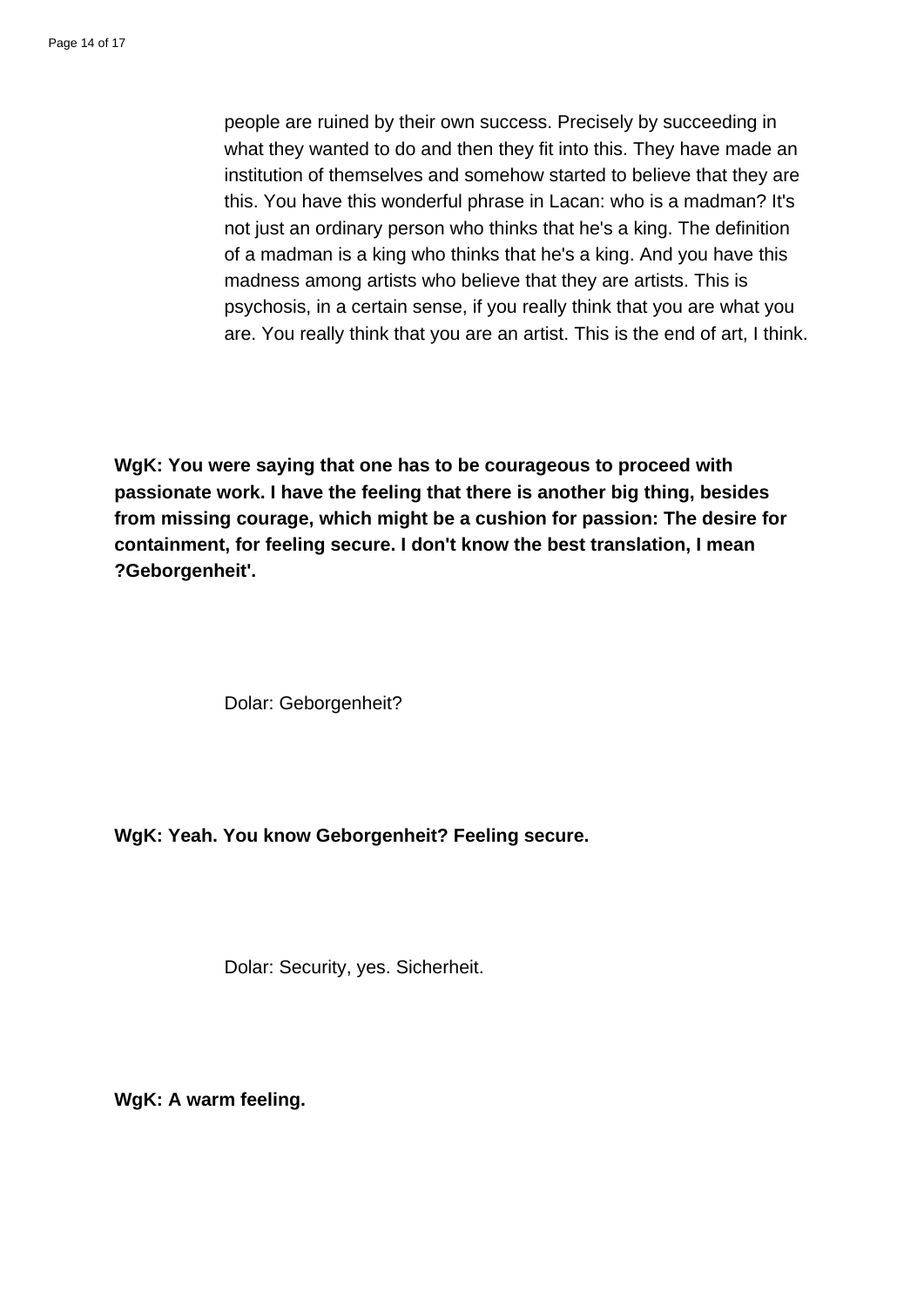Dolar: Feeling at home. Is there a good way to feel at home? I don't know. I think there's always an ideological trap in this. What you mostly feel at home with is always ideology because it offers a sort of security. I mean security in the sense of providing a certain status within which you can dwell. And also security of meaning, which means that it provides you with some answers as to ?What does it all mean?' ?We live in parliamentary democracy, we're a free society, in the aera of progress and prosperity', etc. I mean the words which fulfil a certain horizon of meaning which situates you within a certain social moment and social structure, within a certain type of social relations. And this is always ideology, ideology is what makes this run. And I think that the break that we are talking about ? the break with meaning or the break with the continuity of things ? it could be described as a break with ideology. Art and ideology are at the opposite ends. Art always makes a break, a cut into the ideological continuity of what you most feel at home with. And what you feel at home with is entrusted upon you. But this is not to say that art is immune to ideology, it can easily be made into ideology.

### **WgK: At that point when you feel content.**

Dolar: Yes. When you feel content in your role. One could make a certain opposition between art and culture. I think culture is a sort of domestication of art. You establish canonical artworks which you are taught at school. And it's a question of what comes into the canon and is it a good thing to have a canon or how to include or exclude works. Of course you always have a canon. There's no escaping this, but at the same time you have to understand that culture is always a domestification of what is dangerous or excessive in art. It domesticates things by giving them a sort of proper place and value. You can say: ?Well, Shakespeare is the greatest dramatist of all time.' I mean it's quite true, but it's also a very forced statement to domesticate Shakespeare's work. You glorify it instead of dealing with it.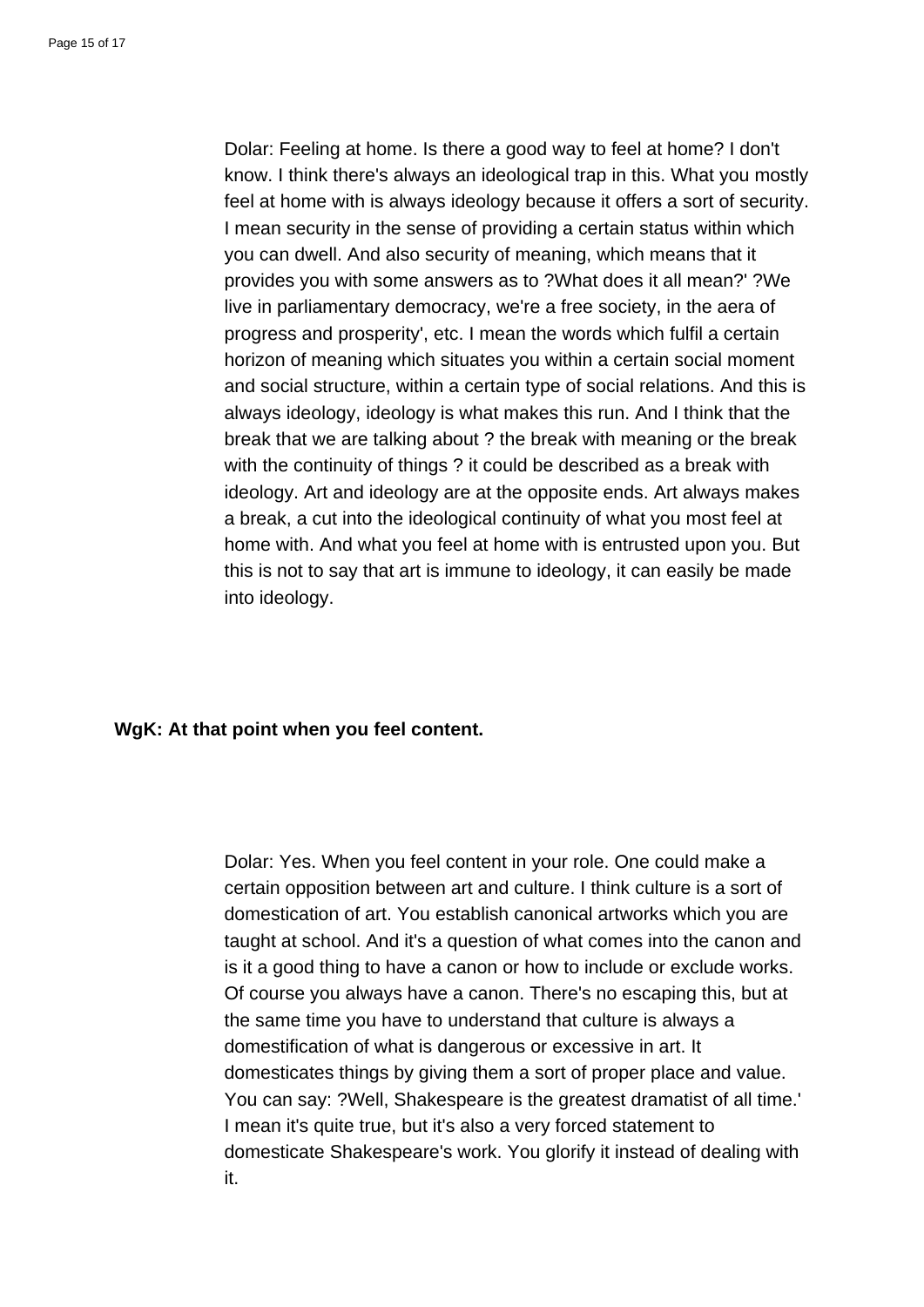### **WgK: It ends their quality of being a break by giving them a place.**

Dolar: Yeah. You reinscribe them into a continuity of a tradition, of a cultural identity.

**WgK: I have the feeling it's a regressive desire.**

Dolar: For home?

### **WgK: Yeah. Isn't it?**

Dolar: Yes. Ultimately yes. I think that being at home means being in the ideology and being in the meaning and having some sort of meaning secured. And I think that creating a home as a way of being with yourself ? or being with another person ? is precisely to try to deal with the unhomely element of it. To keep the unhomely element of it alive. What Freud called das Unheimliche, litterally the unhomely, but with the utter ambiguity where it can be given the comic twist. I think that love is keeping the non-homely element alive. It's not to finally ?go home' with someone, but actually to keep this thing in the air. Keep this thing in the air. And comedy is precisely ? to keep the ball in the air. Keep the ball in the air, I mean constantly.